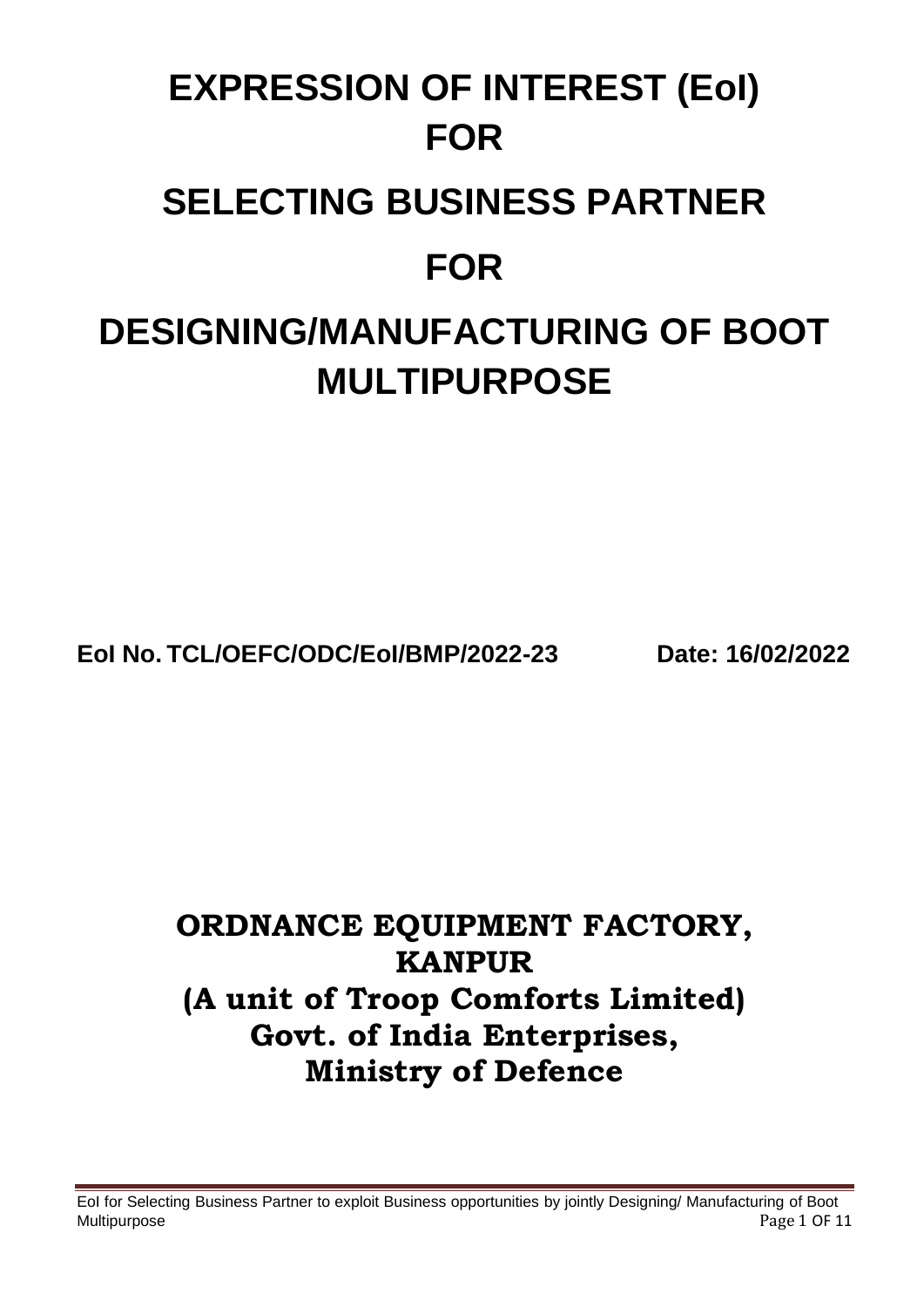### **PART – I**

#### **1. OBJECTIVE OF EXPRESSION OF INTEREST (EoI)**

The objective of this Expression of Interest (EoI) is to have MoU with an Indian enterprise to became Business Partner for Designing/Manufacturing of all types of Boot Multipurpose in the form of complete units.

#### **2. EoI ISSUING AUTHORITY:**

This Expression of Interest (EoI) is issued by OEFC, a Unit of Troop Comfort Limited, Govt. of India Enterprise, and Ministry of Defence, intended to short-list potential bidders. OEFC decision with regard to the short -listing of bidders through this EoI shall be final and the OEFC reserves the right to reject anyorall the bidswithout assigningany reason.

| <b>S. No.</b>                                         | <b>Item</b>                     | <b>Description</b>                                                                                                                                                  |
|-------------------------------------------------------|---------------------------------|---------------------------------------------------------------------------------------------------------------------------------------------------------------------|
| 1                                                     | <b>Project Title</b>            | <b>Expression of Interest (EoI) for selecting Business</b><br>Partner to exploit Business opportunities by jointly<br>Designing/Manufacturing of Boot Multipurpose. |
| $\mathbf{2}$                                          | Eol No. & Date                  | TCL/OEFC/ODC/Eol/BMP/2022-23 Dt. 16.02.2022                                                                                                                         |
| 3                                                     | <b>ProjectInitiator Details</b> |                                                                                                                                                                     |
|                                                       | Department                      | Ordnance Equipment Factory, Kanpur<br>A Unit of Troop Comfort Limited                                                                                               |
| <b>Contact Person &amp; Contact</b><br><b>Details</b> |                                 | Shri: Kuldeep Kumar                                                                                                                                                 |
|                                                       |                                 | Phone: 0512-2311181 (Extn 3070)                                                                                                                                     |
|                                                       |                                 | Mobile: 81056 06388                                                                                                                                                 |
|                                                       |                                 | Email: kuldeepkumar@ord.gov.in                                                                                                                                      |
|                                                       |                                 | <b>Ordnance Equipment Factory</b><br>A unit of Troop Comforts Limited, Kanpur<br>$U.P. - 208001.$<br>Ph. No.0512-2311181-85<br>Email: oefc@ord.nic.in               |
| 4                                                     | Submission of Proposal          | The General Manager<br><b>Ordnance Equipment Factory</b><br>Kanpur, U.P. - 208001<br>Email: oefc@ord.nic.in                                                         |
| 5                                                     | Website                         | https://www.troopcomfortslimited.co.in                                                                                                                              |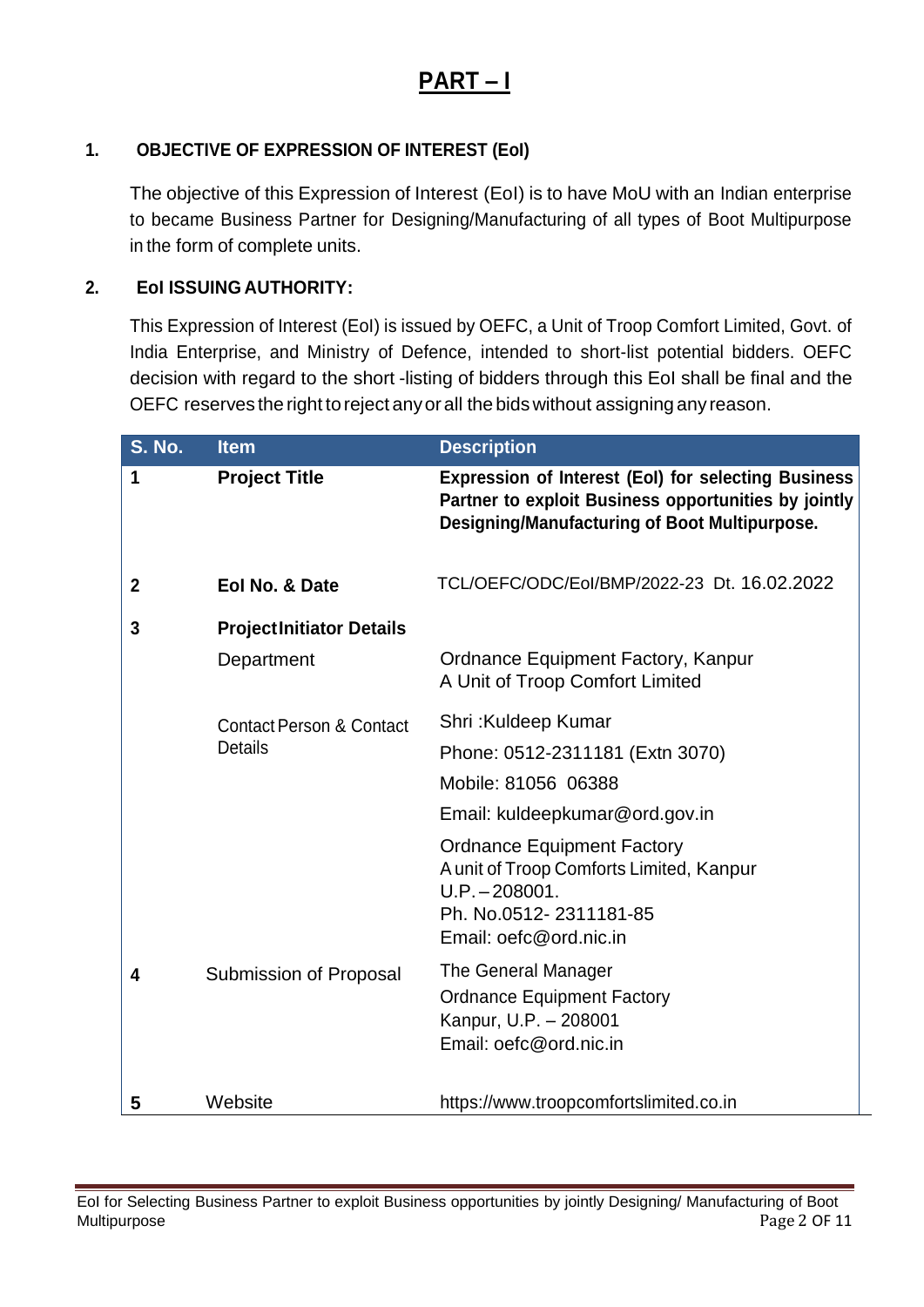#### **3. TENTATIVE CALENDAR OF EVENTS**

The following table enlists important milestones and timelines for completion of bidding activities:

| S. No          | <b>Milestone</b>                                            | Date and time<br>(dd-mm-yyyy;<br>hh:mm) |
|----------------|-------------------------------------------------------------|-----------------------------------------|
| 1 <sub>1</sub> | Release of Expression of Interest (EoI)                     | 16/02/2022                              |
| 2.             | Last date for submission of written questions by<br>bidders | 23/02/2022; 17:00 Hrs                   |
| 3.             | Response to the Queries                                     | 25/02/2022; 17:00 Hrs                   |
| 4.             | Last date for Submission of Eol Response                    | 28/02/2022; 17:00 Hrs                   |
| 5.             | Opening of EolResponses                                     | 02/03/2022; 11:00 Hrs                   |
| 6.             | Declaration of Short listed Firms                           | To be informed later                    |

#### **4. AVAILABILITY OF THE EoIDOCUMENTS**

EoI can be downloaded from the website https://www.troopcomfortslimited.co.in. The bidders are expected to examine all instructions, forms, terms, project requirements and other details in the EoI documents. Failure to furnish complete information as mentioned in the EoI documents or submission of a proposal not substantially responsive to the EoI documents in every respect will be at the bidder's risk and may result in rejection of the proposal.

#### **5. VENUE &DEADLINE FOR SUBMISSION OF PROPOSALS**

Proposals, in its complete form in all respects as specified in the EoI, must be submitted to OEFC, at the following address/mail:

> **The General Manager Ordnance Equipment Factory Kanpur, U.P. – 208001 Email: oefc@ord.nic.in**

OEFC may, in exceptional circumstances and at its discretion, extend the deadline for submission of proposals by issuing an addendum to be made available on the OEFC website, in which case all rights and obligations of OEFC and the bidders previously subject to the original deadline will thereafter be subject to the deadline as extended.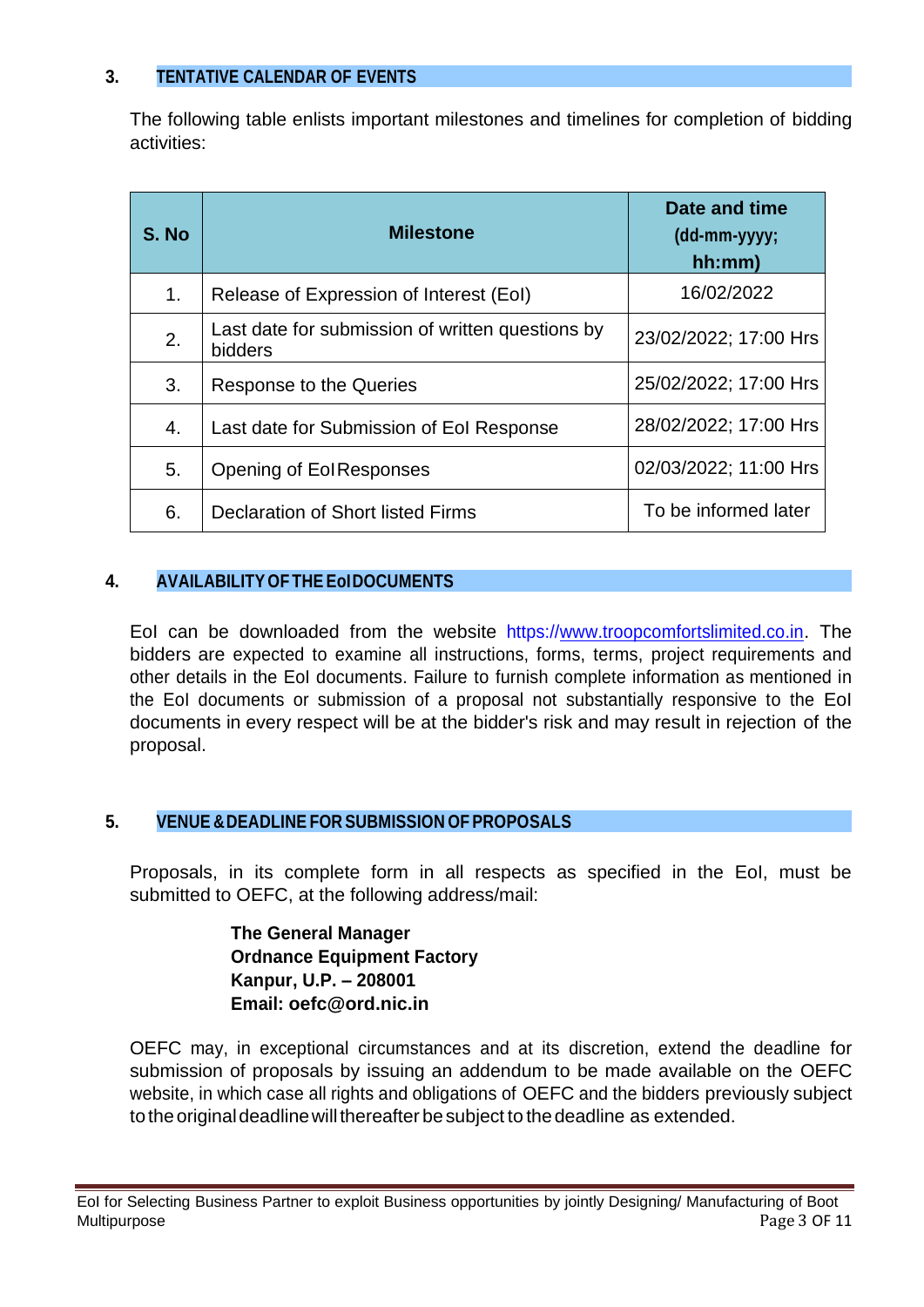# **PART – II**

# **EXPRESSION OF INTEREST (EoI)**

EoI for Selecting Business Partner to exploit Business opportunities by jointly Designing/ Manufacturing of Boot Multipurpose Page 4 OF 11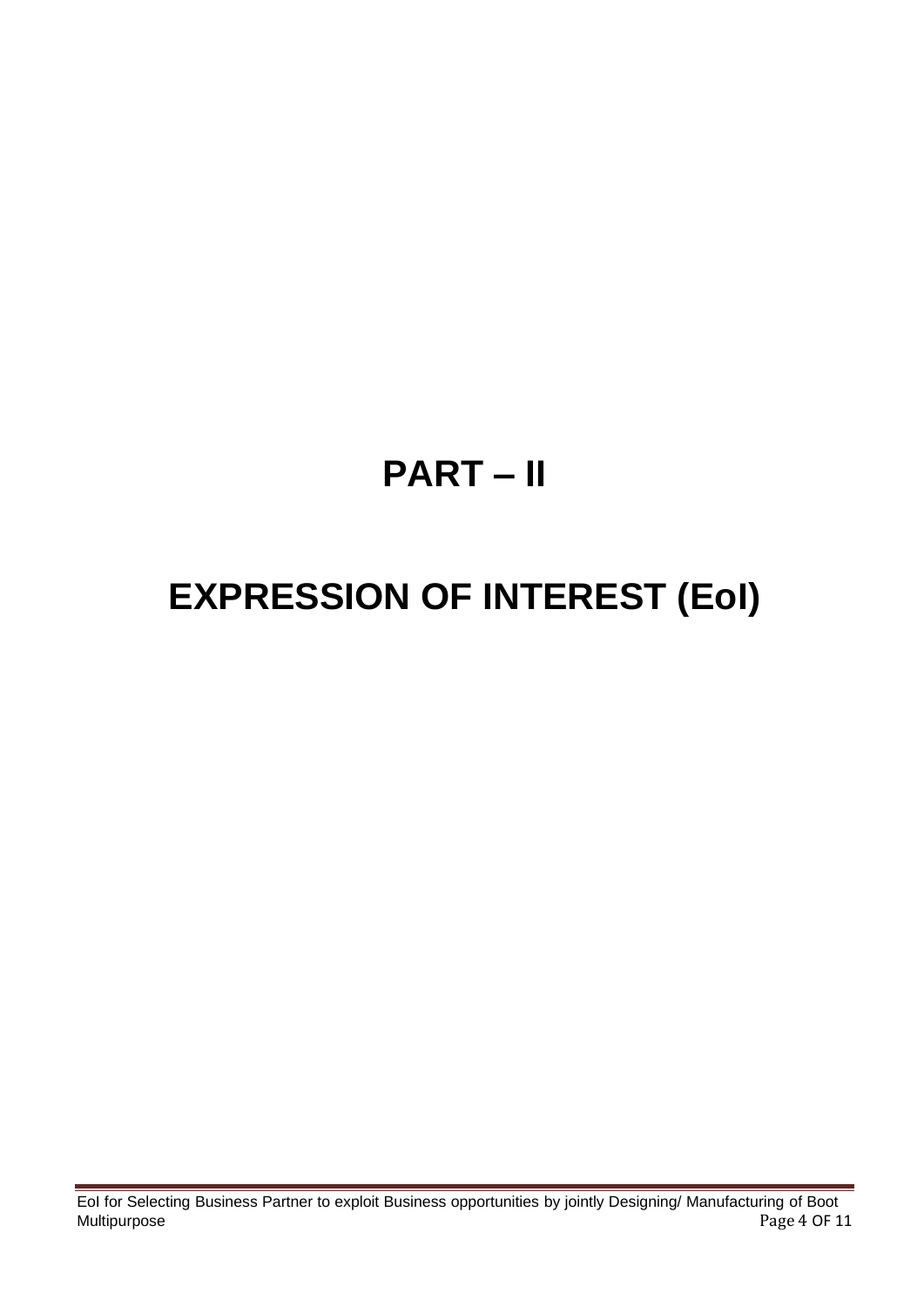#### **ORDNANCE EQUIPMENT FACTORY, KANPUR (A unit of Troop Comforts Limited) Govt. of India Enterprises, Ministry of Defence**

#### **EXPRESSION OF INTEREST (EOI) FOR SELECTING BUSINESS PARNER FOR DESIGNING/MANUFACTURING OF BOOT MULTIPURPOSE**

#### **EoI No.: TCL/OEFC/ODC/EoI/BMP/2022-23 Dated: 16/02/2022**

**SUB: Expression of Interest (EoI) for selecting Business Partner to exploit Business opportunities by jointly Designing/Manufacturing of Boot Multipurpose.**

#### **1. INTRODUCTION**

- Ordnance Equipment Factory, Kanpur (OEFC) is a unit of Troop Comforts Limited, Govt of India Enterprise, Ministry of Defence. Troop Comforts Limited is a Public Sector Undertaking incorporated on  $01<sup>st</sup>$  October 2021 under the companies Act, 2013(18 of 2013) with 100 % equity share held by Government of India. Prior to this, OEFC was part of erstwhile OFB (Ordnance Factory Board) under Dept. of Defence Production, Govt. of India.
- The unit is involved in manufacture of Troop Comforts Equipments such as Boots, Tents (TEFS 2M/4M, Tent Arctic), Sleeping Bags, Bukharis etc for Indian Armed Forces, MHA, State Police and Civil Sector.
- OEFC is equipped with State of The Art NABL Accredited Laboratory for all kind of input materials inspection.

#### **2. OBJECTIVE:**

The objective of this Expression of Interest (EoI) is to have MoU with an Indian enterprise to become Business Partner for Designing/Manufacturing of Boot Multipurpose.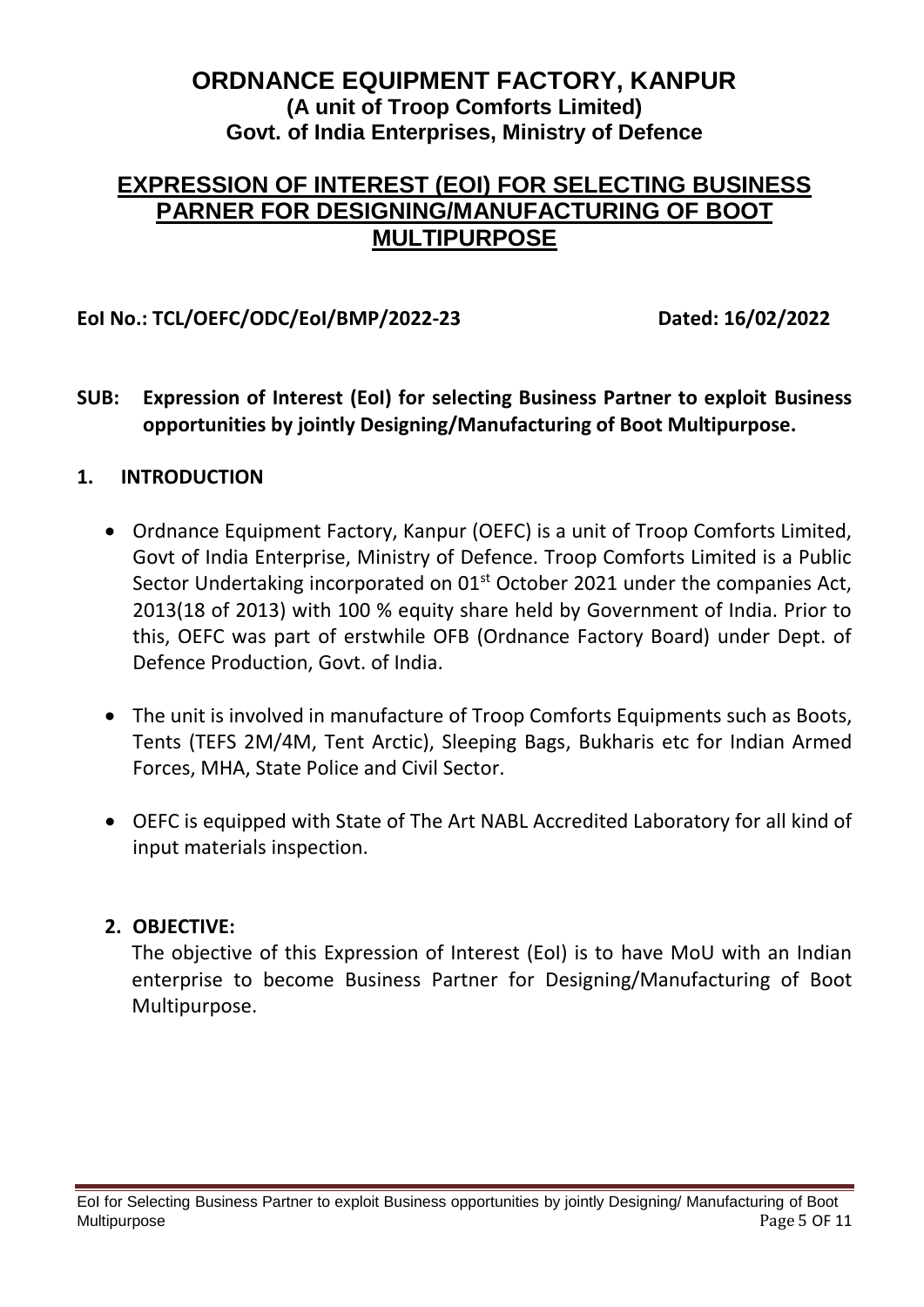#### **3. GENERAL INFORMATION:**

- a) The intended partner firm must have all technical and production facilities for manufacturing of Boot Multipurpose conforming to relevant specifications. The firm should be able to supply/support either the complete or part/subassemblies/accessories (add-ons) depending on the requirement.
- b) The firm must have designed, developed & manufactured the subject item with minimum 50% of indigenous content. If they have collaborated with any foreign technology partner, the nature of such collaboration and technology area must be clearly stated in their offer.
- c) This EoI is not a part of bidding process and submission of any information against this EoI or any other additional information do not automatically entitle them to claim to qualify and/or any other right in any way.
- d) OEFC reserves the right to seek additional information from participating firms, including detailed presentation of their proposal.
- e) OEFC reserve the right, solely at its discretion to modify or issue another EoI at a later date without assigning any reason whatsoever.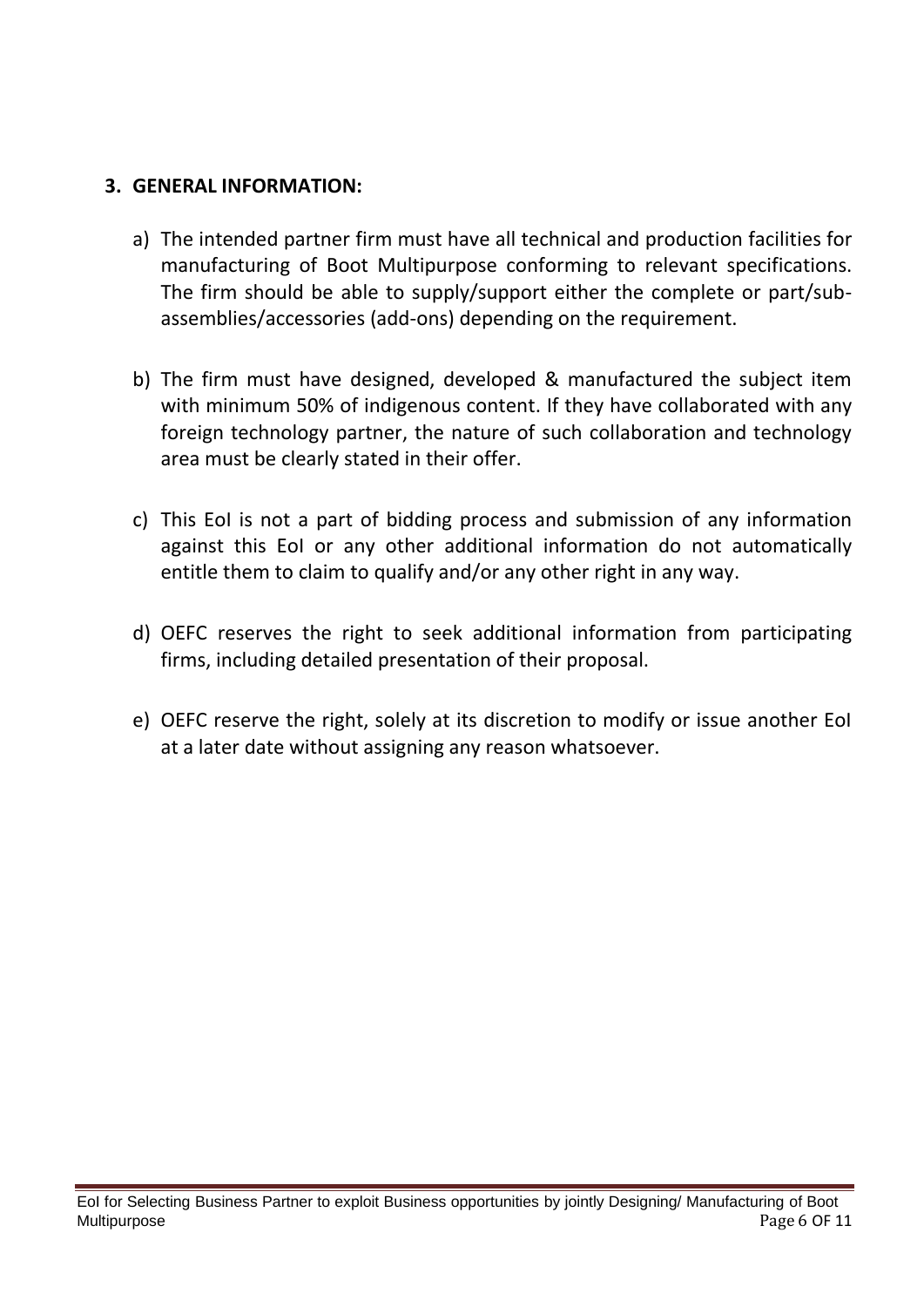#### **4. DETAILS OF THE COMPANY:**

| a)           | Name of the Company                                                                                                             |                                                         |
|--------------|---------------------------------------------------------------------------------------------------------------------------------|---------------------------------------------------------|
| b)           | <b>Complete Address</b>                                                                                                         |                                                         |
| C)           | Nature of the Company                                                                                                           |                                                         |
| d)           | <b>Ownership Status</b>                                                                                                         |                                                         |
| e)           | Category of Industry                                                                                                            | Startup/DPSU/ MSME/etc                                  |
| f)           | Registrations available with Govt<br>Agencies:<br>(Please mention Registration No.,<br>date & enclose the Certificate):         | 1.<br>2.<br>3.<br>4.                                    |
| g)           | Average Turnover for last 03<br>Years (min. Rs. 5 Cr. required).<br>(Relaxable for Start-ups as per<br>latest Govt. Guidelines) |                                                         |
| h)           | Net Worth of previous financial<br>year                                                                                         | Positive / Negative                                     |
| i)           | Defence Industrial Licence, if any.<br>If Yes, enclose the details                                                              |                                                         |
| j)           | PAN/TAN/CIN/GST<br>(Enclose the certificate copy)                                                                               |                                                         |
| $\mathsf{k}$ | <b>Balance Sheets of last 03 Financial</b><br>Years enclose.                                                                    |                                                         |
| $\vert$      | Name of Contact person with<br>communication details                                                                            | Name:<br>Phone/Mob No:<br>Email:<br><b>Whatsapp No:</b> |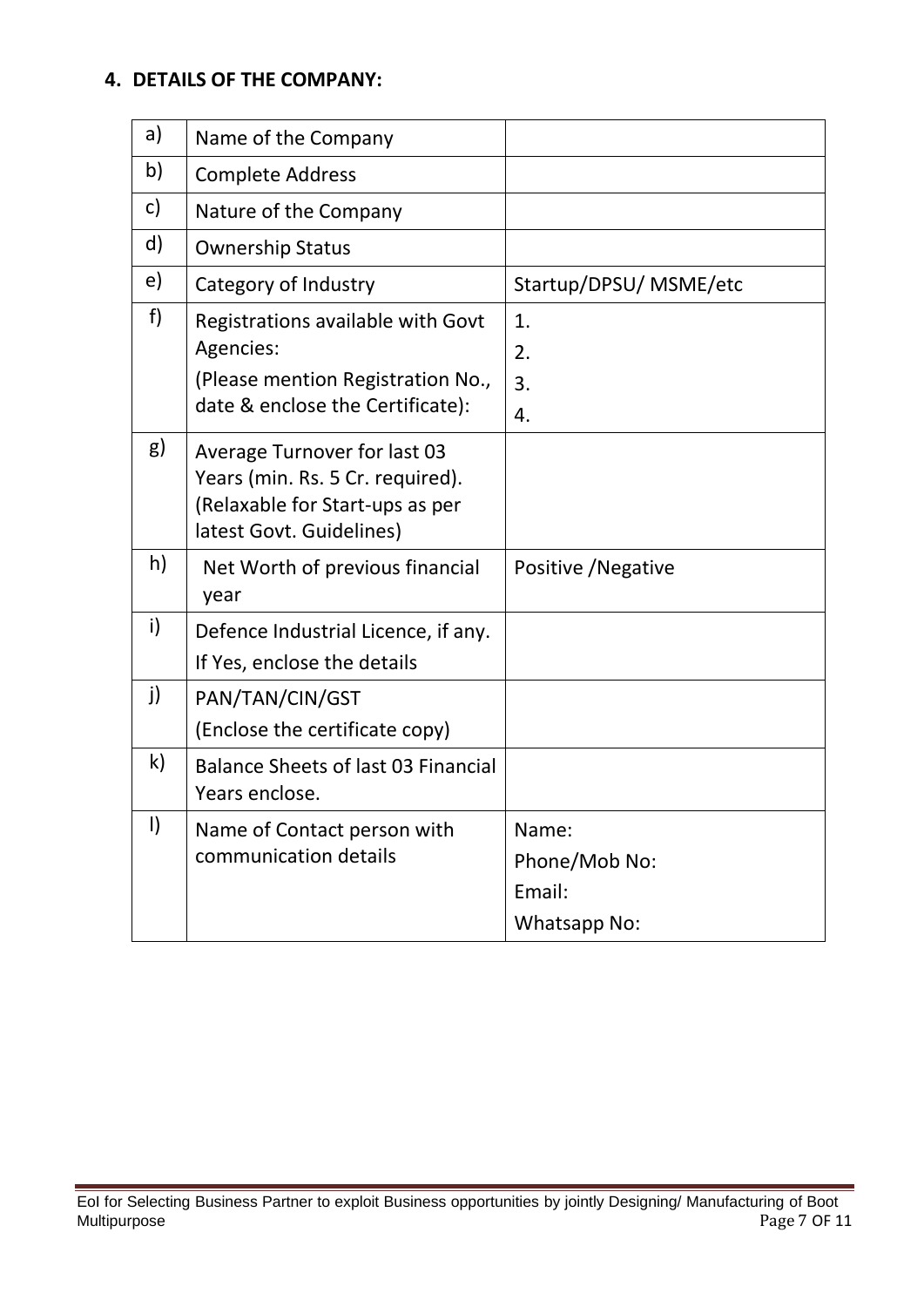#### **5. DETAILS FOR TECHNICAL EVALUATION:**

| a)           | Capability/Capacity to<br>design               | Yes/No    |
|--------------|------------------------------------------------|-----------|
|              | /develop/manufacture& supply the               |           |
|              | form<br>subject items in<br>the<br>0f          |           |
|              | complete units or parts thereof.               |           |
| b)           | Enclose the latest & complete                  | Yes/No    |
|              | Technical Brochure of all the                  |           |
|              | products/ technology along with                |           |
|              | their annual production capacity.              |           |
| $\mathsf{C}$ | Enclose the complete details of Plant          | Yes/No    |
|              | & Machine along with their annual              |           |
|              | production capacity.                           |           |
| $\mathsf{d}$ | <b>Enclose the details of Domestic</b>         | Yes/No/NA |
|              | supply orders executed with Indian             |           |
|              | Armed Forces/MHA etc                           |           |
| e)           | Enclose the details of Export Supply           | Yes/No/NA |
|              | Orders, if any,                                |           |
| f            | Enclose the details along with copy            | Yes/No/NA |
|              | of IPRs, if any                                |           |
| g)           | Enclose the<br>details of<br>Foreign           | Yes/No/NA |
|              | collaborations, if any.                        |           |
| h)           | Enclose details of In-House R&D                | Yes/No/NA |
|              | setup, if any.                                 |           |
| i)           | of<br>National/International<br><b>Details</b> | Yes/No/NA |
|              | certification/accreditation<br>along           |           |
|              | with copy, if any.                             |           |
| j)           | Any other relevant information                 | Yes/No    |
|              |                                                |           |
|              |                                                |           |

#### **6. SHORT LISTING & SIGNING OF MoU:**

After evaluating the credentials, draft MoU will be forwarded to the selected Business Partner. After confirmation of mutually agreed details of the draft MoU, the MoU will be signed.

#### **7. OTHER REQUIREMENTS:**

The Participating Firms should also submit the following:

- i. Non-Disclosure Agreement
- ii. No Cost No Commitment confirmation.
- iii. An undertaking that firm is not debarred/blacklisted by any Government Organization/Department. (Format enclosed)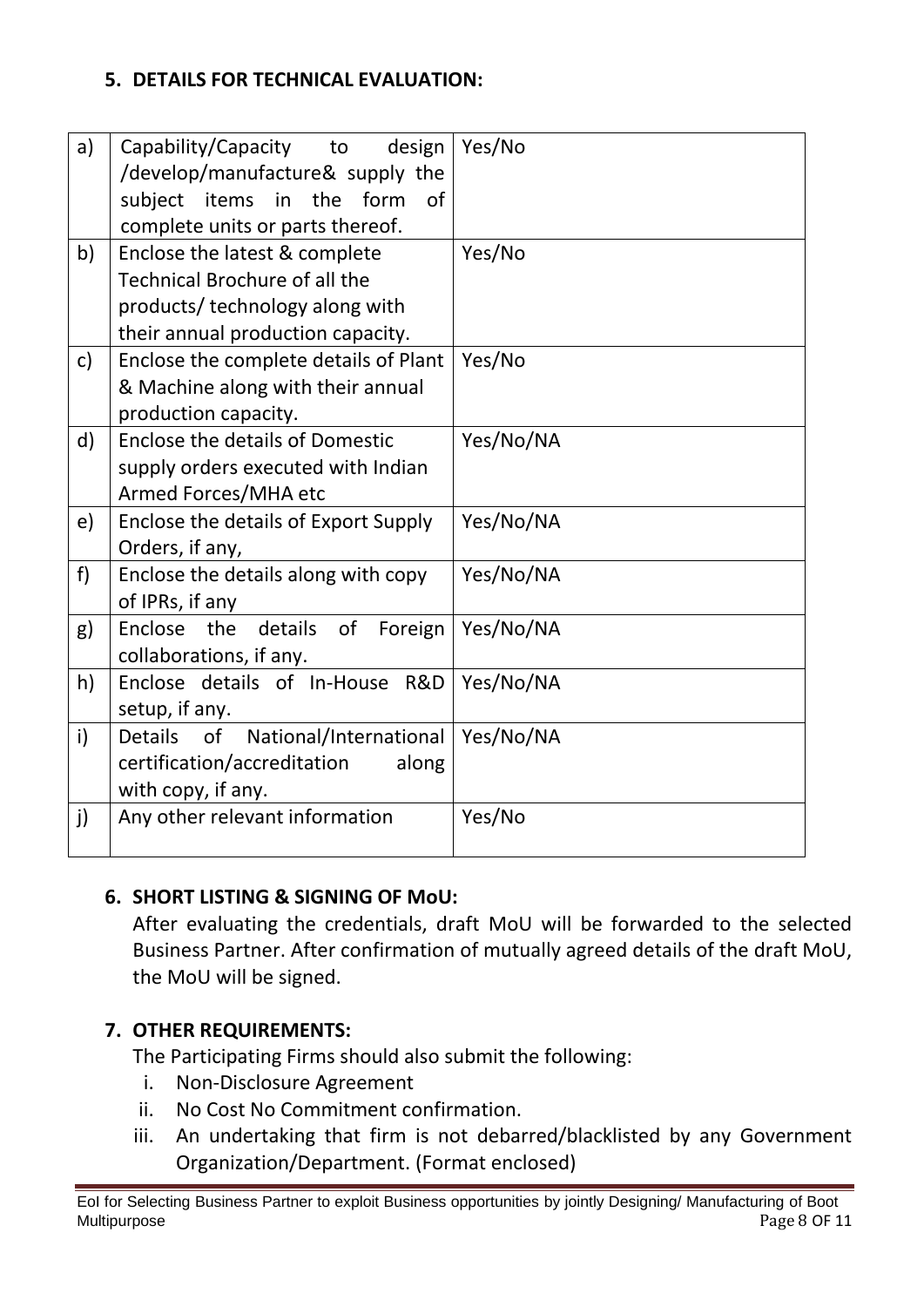#### **8. RESPONSE AGAINST THIS EXPRESSION OF INTEREST MAY BE SUBMITTED AT FOLLOWING ADDRESS:**

The General Manager Ordnance Equipment Factory Kanpur - 208001. Email: oefc@ord.nic.in

#### **9. DETAILS OF NODAL OFFICER:**

For any additional information or clarification correspondence can be made at following point of contact of OEFC Kanpur:

Nodal Officer: Kuldeep Kumar Phone: 0512-2311181 (Extn 3070) Email: kuldeepkumar@ord.gov.in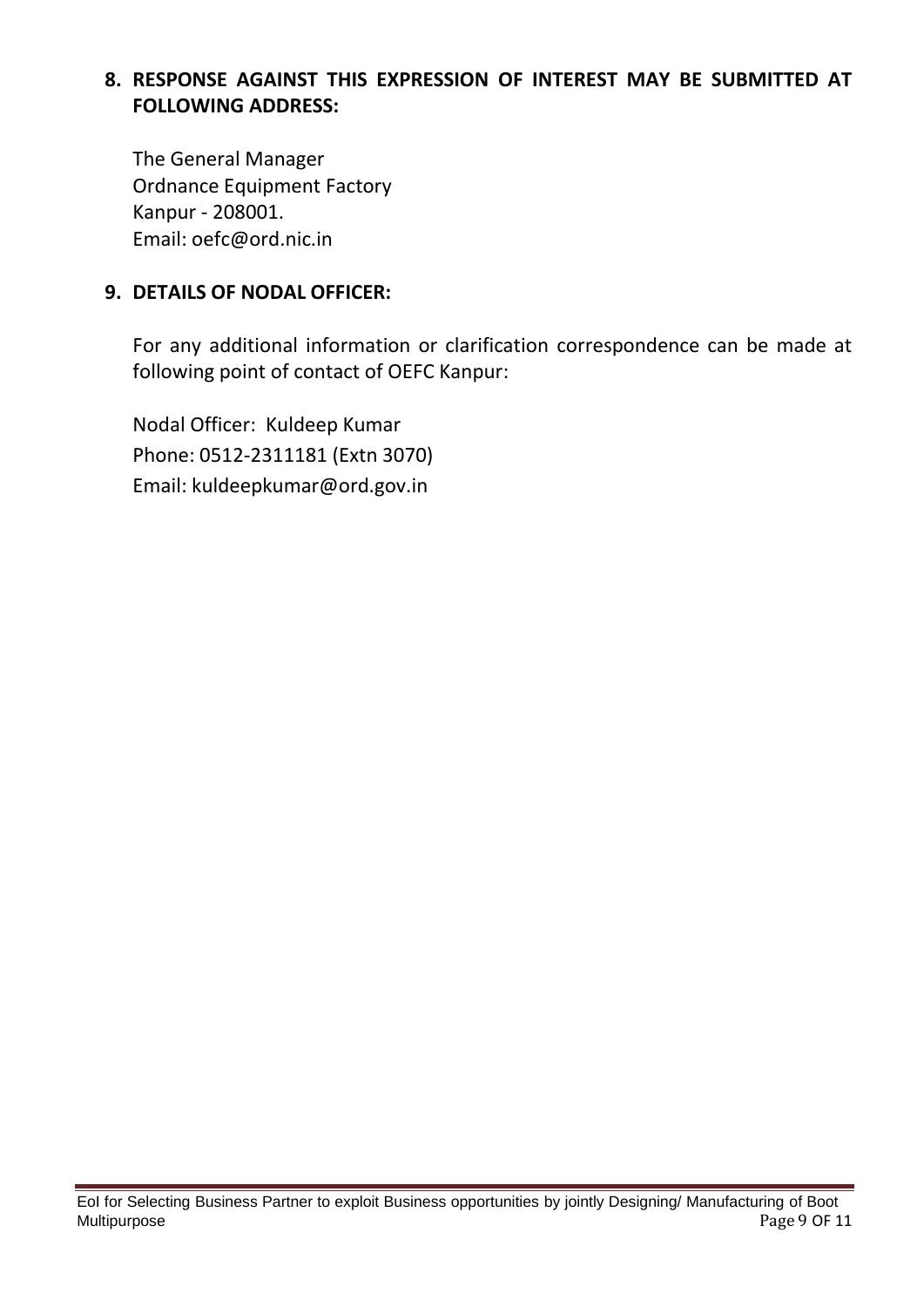#### **CHECK LIST FOR ENCLOSURES:**

Following is the Checklist for the documents to be attached with the EoI:

| i.    | Copy of Registration with Govt Agencies                                                                                         |
|-------|---------------------------------------------------------------------------------------------------------------------------------|
| ii.   | Copy of Defence Industrial Licence                                                                                              |
| iii.  | Copy of PAN/TAN/CIN/GST                                                                                                         |
| iv.   | Balance Sheet of last 03 financial years                                                                                        |
| v.    | Non-Disclosure Agreement                                                                                                        |
| vi.   | No Cost No Commitment confirmation                                                                                              |
| vii.  | An undertaking that firm is not<br>debarred/blacklisted by any Government<br>Organisation/Department. (Format enclosed)         |
| viii. | Copy of latest & complete Technical Brochure of<br>all the products/ technology along with their<br>annual production capacity. |
| ix.   | Complete details of Plant & Machine along with<br>their annual production capacity.                                             |
| х.    | Copy of details of Domestic supply orders<br>executed with Indian Armed Forces/MHA etc                                          |
| xi.   | Copy of details of Export Supply Orders, if any,                                                                                |
| xii.  | Copy of IPRs, if any                                                                                                            |
| xiii. | Details of Foreign collaborations, if any.                                                                                      |
| xiv.  | Details of In-House R&D setup, if any.                                                                                          |
| XV.   | Copy of National/International<br>certification/accreditation                                                                   |
| xvi.  | Any other relevant information                                                                                                  |